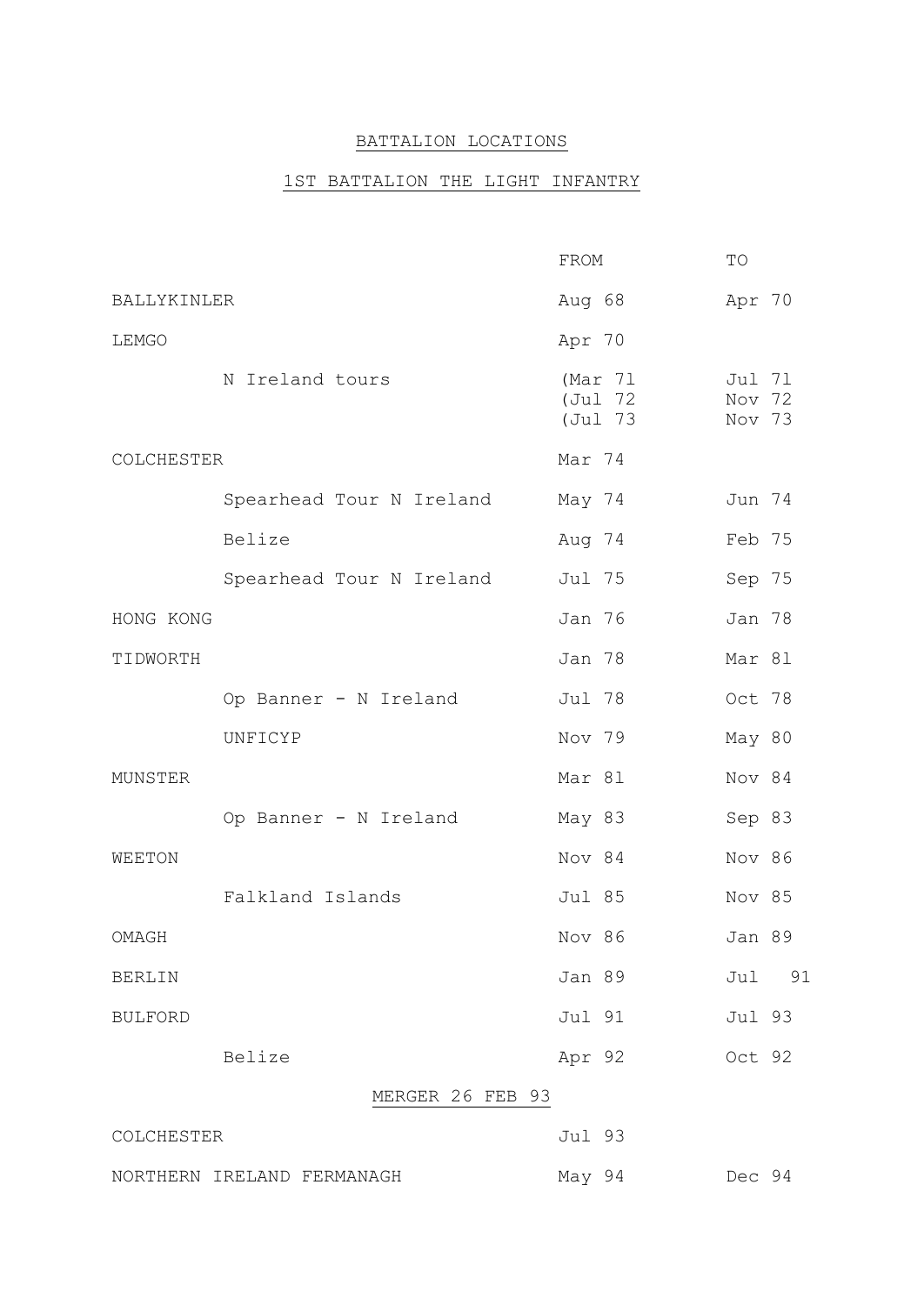|                   | NORTHERN IRELAND (RRB)              | Jun 96 | Dec 96 |  |
|-------------------|-------------------------------------|--------|--------|--|
| CYPRUS (EPISKOPI) |                                     | Apr 97 | Apr 99 |  |
|                   | EDINBURGH (DREGHORN BKS)            | Apr 99 |        |  |
|                   | N Ireland                           | Jun 00 | Dec 00 |  |
|                   | Sierra Leone                        | Mar 01 | Jun 01 |  |
| PADERBORN         |                                     | Mar 02 | Jan 07 |  |
|                   | Iraq War Op TELIC A & D Coys Mar 03 |        | May 03 |  |
|                   | Iraq Op TELIC III                   | Oct 03 | Apr 04 |  |
|                   | Iraq Op TELIC 9                     | Apr 06 | Oct 06 |  |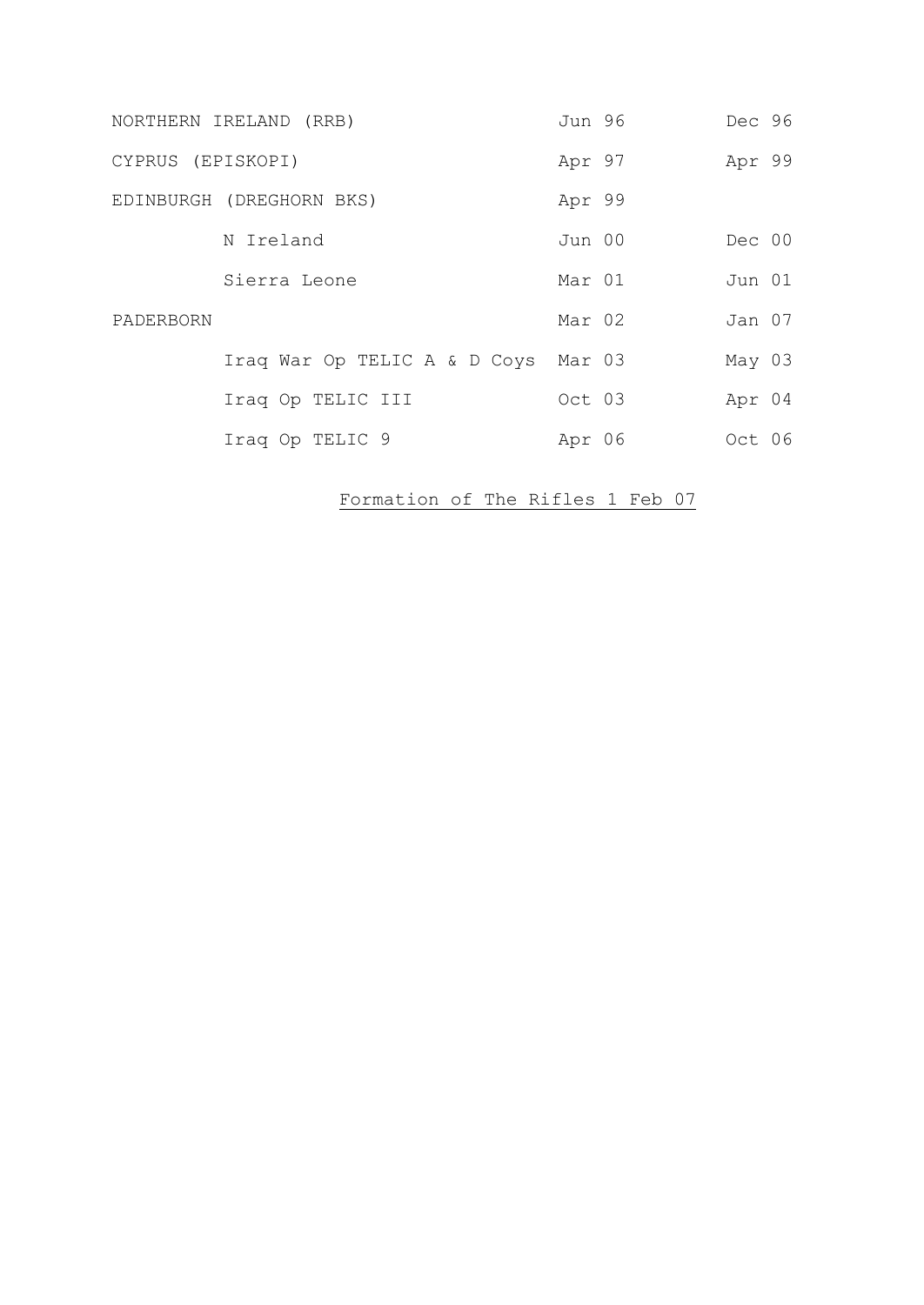### 1ST BATTALION THE LIGHT INFANTRY

# COMMANDING OFFICERS

|  |                              | FROM   |        | TO            |  |
|--|------------------------------|--------|--------|---------------|--|
|  | LT COL C D C FRITH OBE       |        | Jul 68 | Feb 70        |  |
|  | LT COL R E WAIGHT OBE        | Feb 70 |        | Jul 72        |  |
|  | LT COL B M LANE MBE          | Jul 72 |        | Sep 74        |  |
|  | LT COL M J A WILSON MBE MC   | Sep 74 |        | Jul 77        |  |
|  | LT COL A MAKEPEACE-WARNE MBE | Jul 77 |        | Feb 80        |  |
|  | LT COL A I H FYFE            | Feb 80 |        | Aug 82        |  |
|  | LT COL B M ELLIOTT MBE       | Aug 82 |        | <b>Jan 85</b> |  |
|  | LT COL J G WILLIAMS LI       | Jan 85 |        | May 87        |  |
|  | LT COL M H PHILP             | May 87 |        | Nov 89        |  |
|  | LT COL A A GILBERT MBE       | Nov 89 |        | Mar 92        |  |
|  | LT COL T F L WEEKS           | Mar 92 |        | Dec 94        |  |
|  |                              |        |        |               |  |

### MERGER 26 FEB 93

|  | LT COL T J GREGSON MBE   | Dec 94 | Apr 97 |  |
|--|--------------------------|--------|--------|--|
|  | LT COL M C D MONTAGU     | Apr 97 | May 99 |  |
|  | LT COL R R SMITH         | May 99 | Jul 01 |  |
|  | LT COL T P EVANS MBE     | Jul 01 | Oct 03 |  |
|  | LT COL W J POINTING      | Oct 03 | Jan 06 |  |
|  | LT COL JH BOWRON OBE DSO | Jan 06 | Jan 07 |  |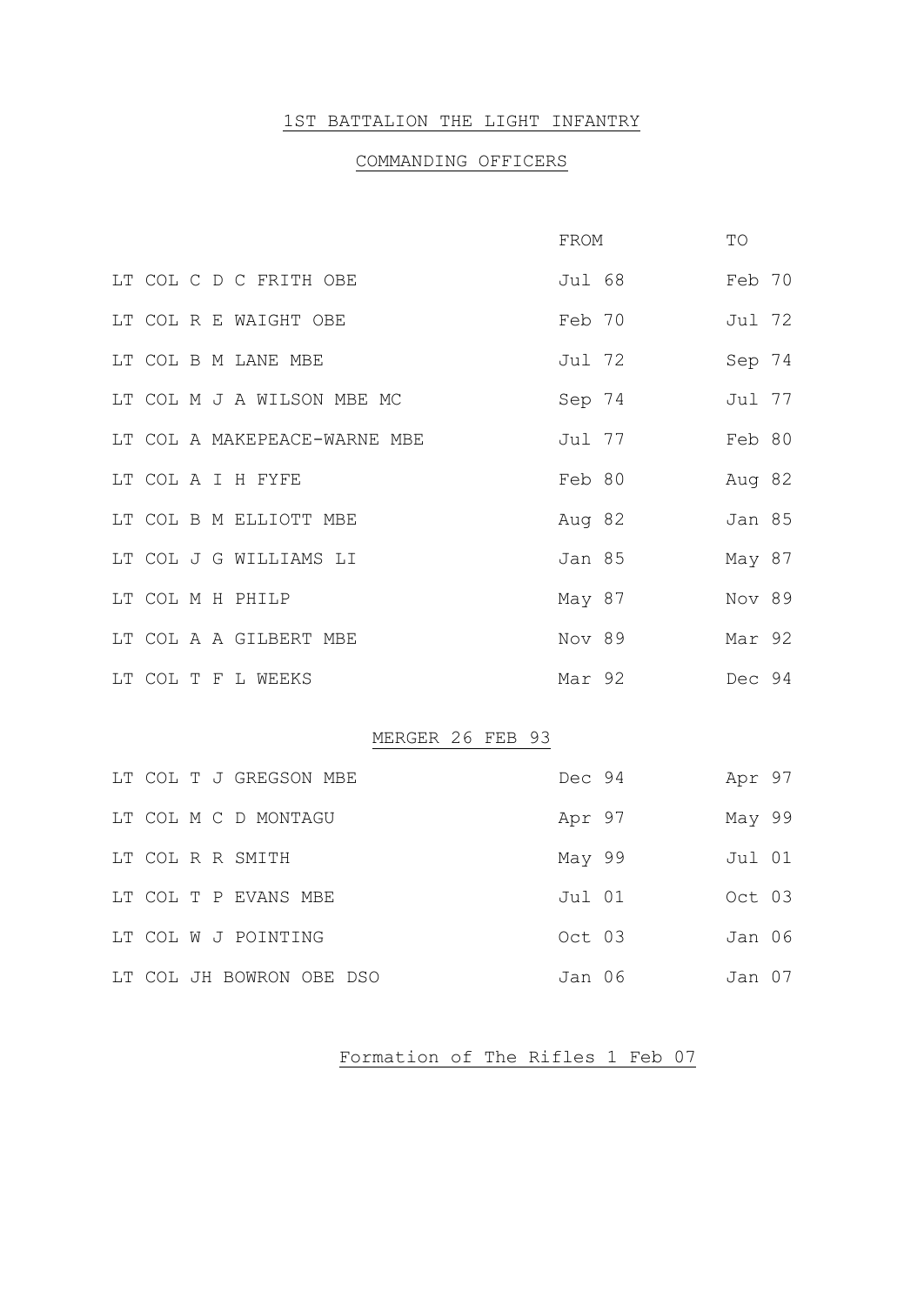# 2IC, 1ST BATTALION THE LIGHT INFANTRY

|                             | FROM   | TO            |
|-----------------------------|--------|---------------|
| MAJOR M D C MCBAIN          | 69     | 71            |
| MAJOR D DUNN                | 71     | 72            |
| MAJOR J HEMSLEY             | 72     | Oct 74        |
| MAJOR A MAKEPEACE-WARNE MBE | Oct 74 | Aug 75        |
| MAJOR J O MORGAN            | Aug 75 | Jun 77        |
| MAJOR S S CANEY MBE         | Jun 77 | Jan 79        |
| MAJOR M A G WATTS MBE       | Jan 79 | Nov 80        |
| MAJOR R D VELLACOTT LI      | Nov 80 | Dec 81        |
| MAJOR R S J COHEN MBE LI    | Dec 81 | Dec 82        |
| MAJOR J W PARKER LI         | Dec 82 | Jun 84        |
| MAJOR C G DEEDES LI         | Jun 84 | Aug 85        |
| MAJOR R D PETERS LI         | Aug 85 | <b>Jan 86</b> |
| MAJOR M H PHILP LI          | Jan 86 | Jan 87        |
| MAJOR R D S PHAYRE LI       | Jan 87 | Jan 89        |
| MAJOR J BADGERY LI          | Jan 89 | Aug 90        |
| MAJOR R C LLOYD-WILLIAMS    | Aug 90 | Jun 92        |
| MAJOR R BLUE                | Jun 92 | Feb 93        |
| MERGER 26 FEB 93            |        |               |
| MAJOR M C D MONTAGU         | Feb 93 | May 94        |
| MAJOR J N L SPENCER         | May 94 | Dec 94        |
| MAJOR M D FLECCHIA          | Dec 94 | Jan 97        |
| MAJ C E R HARRIS            | Jan 97 | Apr 99        |
| MAJ G P CHAMBERS            | Apr 99 | Jun 01        |
| MAJ TC ST J WARRINGTON RGR  | Jun 01 | Jul 02        |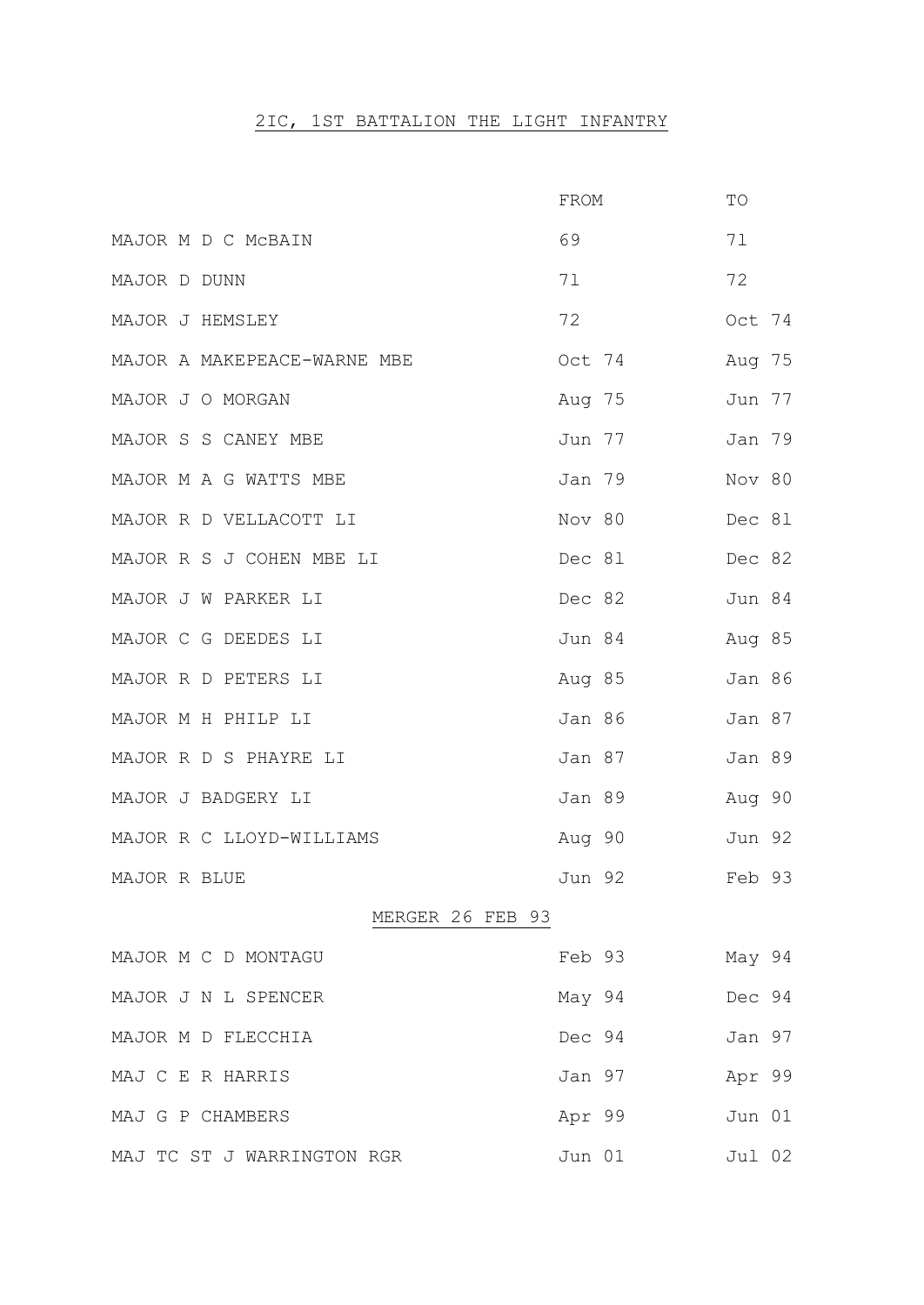| MAJ EGE TURNER       | Jul 02 | Sep 04 |  |
|----------------------|--------|--------|--|
| MAJ JH BOWRON        | Sep 04 | Jan 06 |  |
| MAJ AP KENNEDY LANCS | Jan 06 |        |  |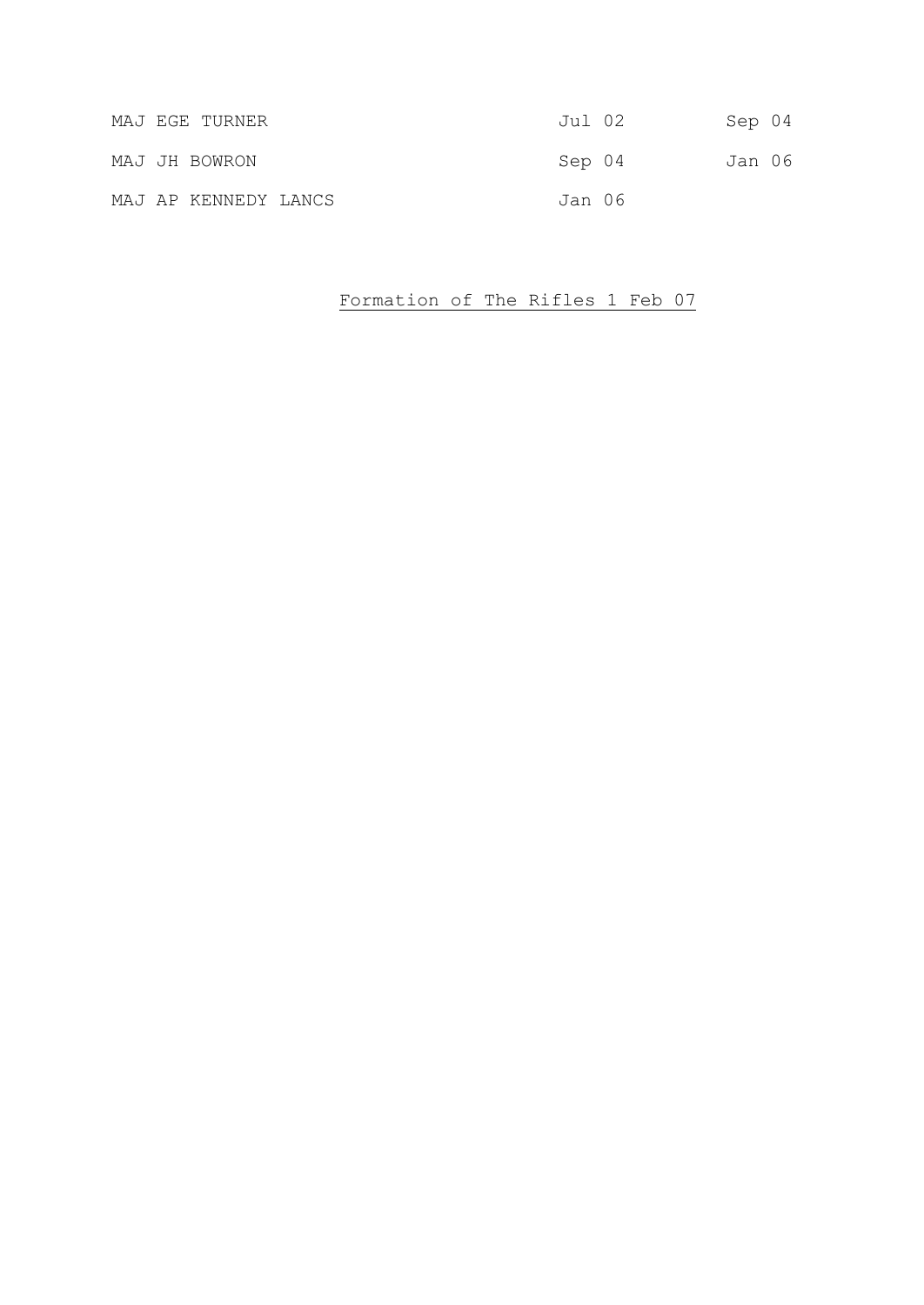# ADJUTANT, 1ST BATTALION THE LIGHT INFANTRY

|                              | FROM   | TO     |
|------------------------------|--------|--------|
| CAPT A I H FYFE              | 68     | 69     |
| CAPT C F W CHURCH            | 69     | 71     |
| CAPT A D BROWN               | 71     | 74     |
| CAPT J F DEVERELL            | 74     | 76     |
| CAPT D A WYNNE DAVIES        | 76     | 78     |
| CAPT R I BURNS               | 78     | 80     |
| CAPT MACKAIN-BREMNER         | 80     | Sep 81 |
| CAPT T J GREGSON             | Sep 81 | Sep 83 |
| CAPT S LAIDLER               | Sep 83 | Mar 85 |
| CAPT C H C LYNCH-STAUNTON    | Mar 85 | Dec 86 |
| CAPT I M JACOB               | Dec 86 | Aug 87 |
| CAPT J P F R BENDALL         | Aug 87 | Aug 89 |
| CAPT A E W HAMILTON-BRISCOE  | Aug 89 | Jan 92 |
| CAPT J C HARDY               | Jan 92 | Nov 93 |
| MERGER 26 FEB 93             |        |        |
| CAPT A S L NASH              | Nov 93 | Feb 96 |
| CAPT E J R CHAMBERLAIN       | Feb 96 | Dec 97 |
| CAPT N P S THORNTON          | Dec 97 | Apr 00 |
| CAPT J A D DE LABILLIERE MBE | APR 00 | Dec 01 |
| CAPT R A J CHISHOLM          | Dec 01 | Sep 03 |
| CAPT T J KNOWLES JACKSON     | Sep 03 | Sep 04 |
| CAPT DN GRAHAM               | Sep 04 |        |
| CAPT IT POSGATE              |        |        |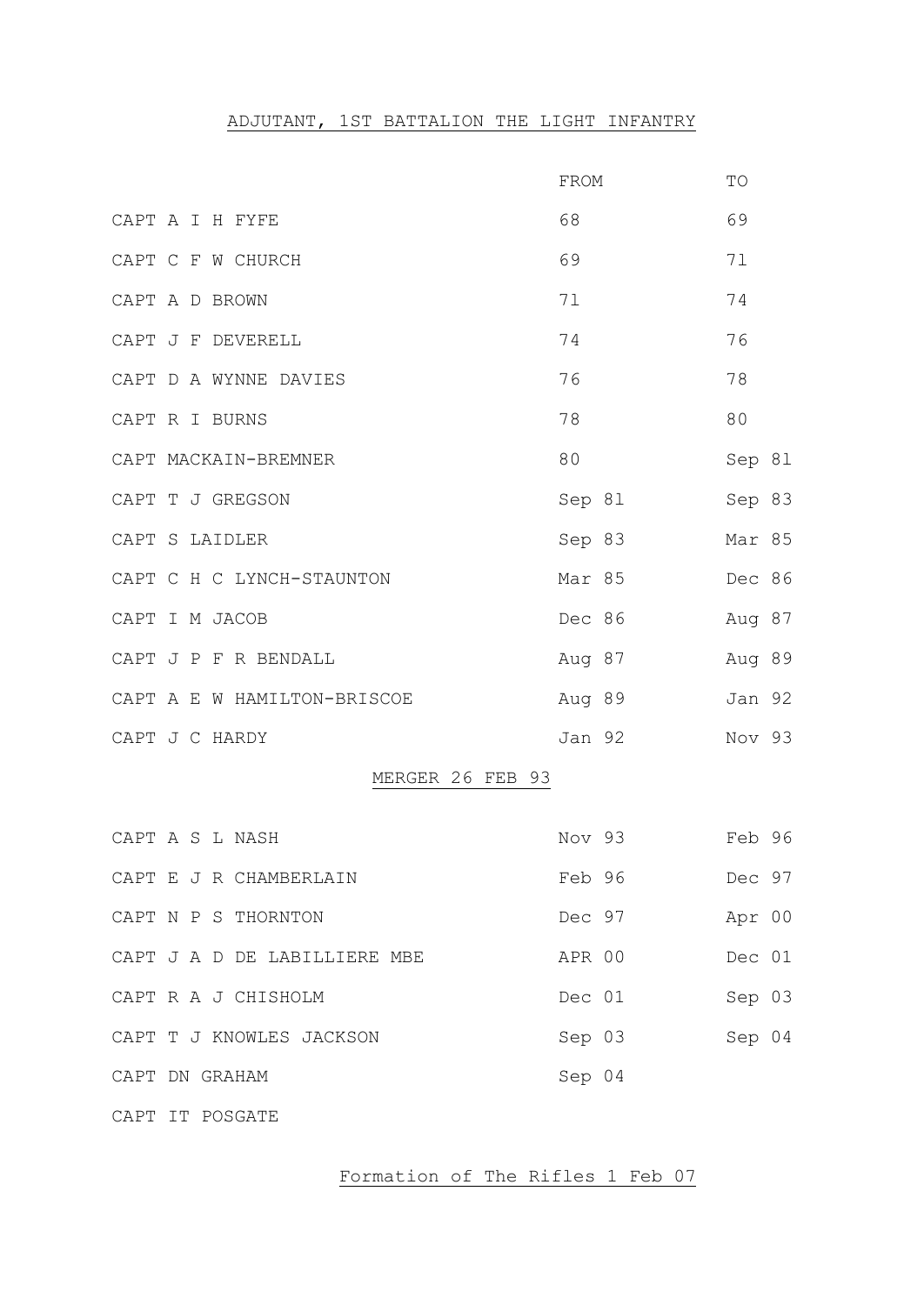### QM(1), 1ST BATTALION THE LIGHT INFANTRY

|                                                        | FROM   | TO     |
|--------------------------------------------------------|--------|--------|
| CAPT (QM) R GILLARD                                    | 68     | 70     |
| CAPT (QM) M TAYLOR                                     | 70     | 74     |
| MAJOR (QM) D L LLOYD                                   | 74     | 77     |
| MAJOR (QM) B RIMMER (RGJ)                              | 78     | 78     |
| MAJOR (QM) R C H BERRY                                 | 79     | Dec 80 |
| CAPT (QM) I HILL                                       | Dec 80 | Jun 81 |
| CAPT (QM) G B WATKINS                                  | Jun 81 | May 86 |
| CAPT (QM) P C LUXTON                                   | May 86 | Aug 89 |
| CAPT (QM) R A W JONES (now Major)                      | Aug 89 | 92     |
| MAJ (QM) P TAYLOR                                      | Apr 92 | Feb 93 |
| MERGER 26 FEB 93                                       |        |        |
| CAPT (OM) J E ATKINSON<br>(OC Rear Party Jun - Sep 94) | Feb 93 | Jun 94 |
| CAPT P E BULLOCK                                       | Jun 94 | Jan 97 |
| CAPT G BRADLEY                                         | Jan 97 | Apr 99 |
| CAPT R A NOBLE                                         | Apr 99 | Nov 00 |
| CAPT M BONNER                                          | Nov 00 | Mar 02 |
| CAPT RH CARTER                                         | Mar 02 |        |
| MAJ ET BELL                                            |        |        |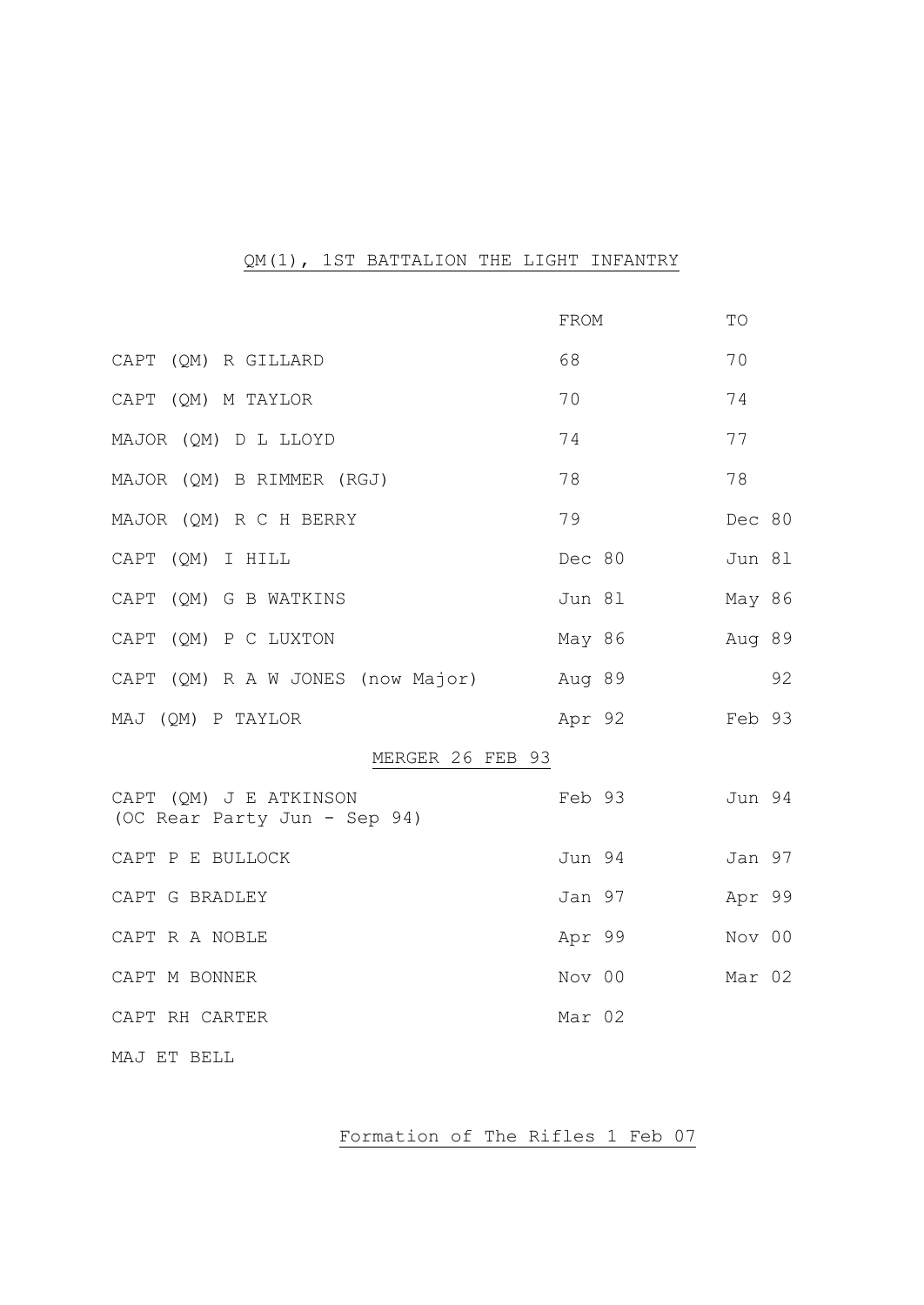# QM(2), 1ST BATTALION THE LIGHT INFANTRY

|      |                        | FROM   | TO     |
|------|------------------------|--------|--------|
|      | CAPT (QM) R C H BERRY  | 70     | 74     |
|      | CAPT (QM) R C B COX    | 74     | 76     |
|      | CAPT (QM) I HILL       | 76     | Dec 80 |
|      | CAPT (QM) C HARDING LI | Dec 80 | Jun 81 |
|      | CAPT (QM) G B WATKINS  | Jun 81 | Jun 82 |
| CAPT | (QM) P LUXTON          | Jun 82 | May 86 |
|      | CAPT (QM) R A W JONES  | May 86 | Aug 89 |
|      | CAPT (QM) P A TAYLOR   | Aug 89 | Apr 92 |
|      | CAPT P E BULLOCK       | Apr 92 | Jun 94 |
|      | MERGER 26 FEB 93       |        |        |
|      | CAPT A HOWARTH BEM     | Oct 94 | Jan 97 |
|      | CAPT N NOBLE           | Jan 97 | Apr 99 |
|      | CAPT M BONNER          | Apr 99 | Nov 00 |
|      | CAPT R H CARTER        | Nov 00 | Mar 02 |
|      | CAPT D WILSON MBE BEM  | Mar 02 |        |
|      | CAPT A WOOD            |        |        |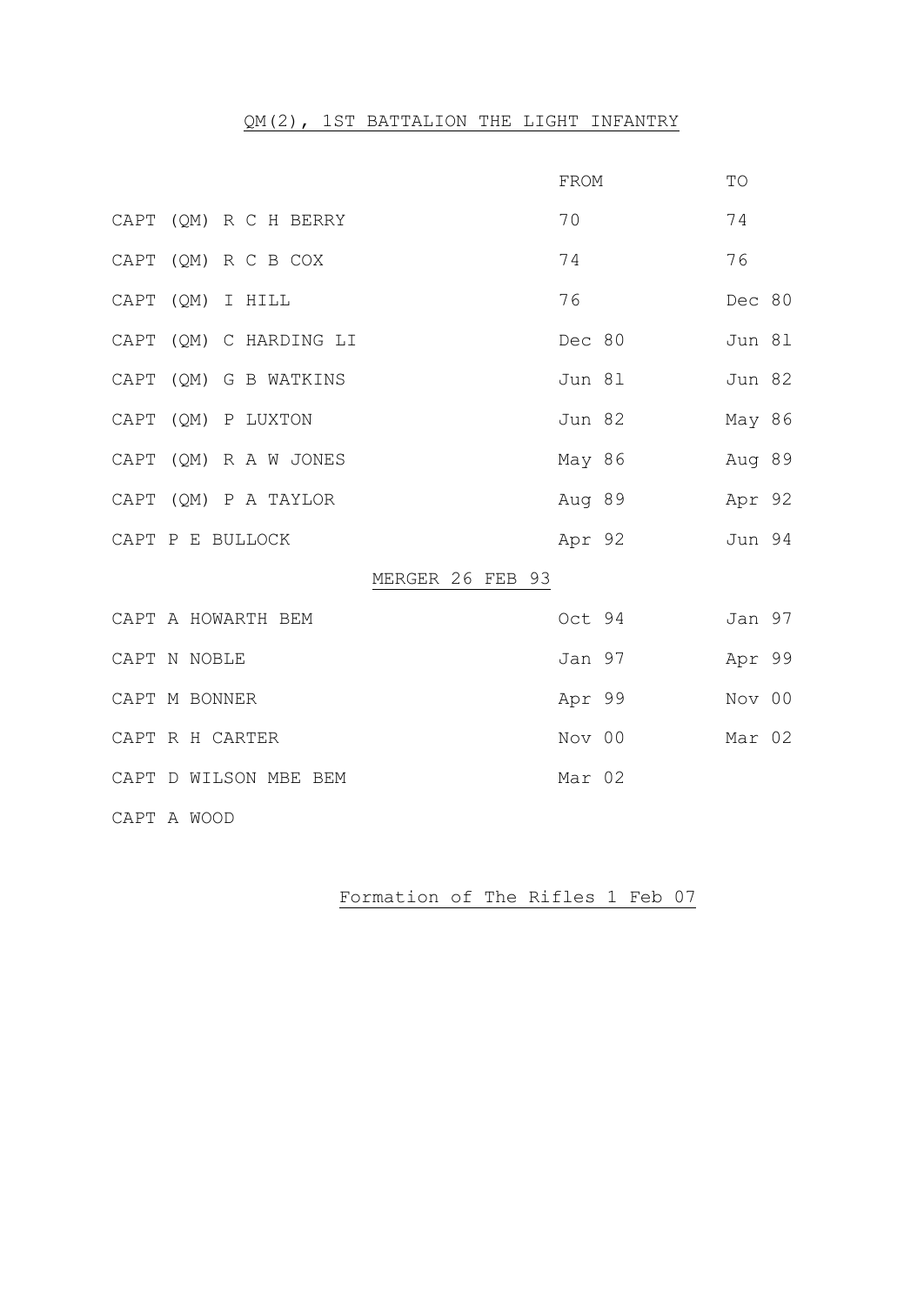# RSM, 1ST BATTALION THE LIGHT INFANTRY

|                   |                           | FROM   |        | TO     |  |
|-------------------|---------------------------|--------|--------|--------|--|
|                   | WO1 (RSM) R C B COX       |        | Jan 68 | Jan 69 |  |
| WO1 (RSM) C FROST |                           | Jan 69 |        | Jan 71 |  |
|                   | WO1 (RSM) C HARDING       | Jan 71 |        | Mar 73 |  |
|                   | WO1 (RSM) H R BURNETT     | Mar 73 |        | Nov 75 |  |
|                   | WO1 (RSM) S W A PASCOE    | Nov 75 |        | Oct 76 |  |
|                   | WO1 (RSM) B G SCOTT       | Oct 76 |        | Jan 78 |  |
|                   | WO1 (RSM) N BASSETT       |        | Jan 78 | Jun 80 |  |
|                   | WO1 (RSM) W STEVENSON LI  | Jun 80 |        | Oct 82 |  |
|                   | WO1 (RSM) G WALLS LI      | Oct 82 |        | Jul 84 |  |
|                   | WO1 (RSM) S TAYLOR LI     | Jul 84 |        | Jul 86 |  |
|                   | WO1 (RSM) C C MATTHEWS LI | Jul 86 |        | Jun 88 |  |
|                   | WO1 (RSM) C G BRYANT LI   | Jun 88 |        | Dec 89 |  |
|                   | WO1 (RSM) A HOWARTH BEM   | Dec 89 |        | Mar 92 |  |
|                   | WO1 (RSM) M GARNER        |        | Mar 92 | Feb 94 |  |
|                   | MERGER 26 FEB 93          |        |        |        |  |
|                   | WO1 (RSM) A PICKFORD      |        | Feb 94 | Feb 96 |  |
|                   | WO1 (RSM) R H CARTER      | Feb 96 |        | Mar 98 |  |
|                   | WO1 (RSM) T MEGGISON      |        | Mar 98 | Apr 99 |  |
|                   | WO1 (RSM) P T HILL        | Apr 99 |        | Apr 01 |  |
|                   | WO1 (RSM) A A WOOD        | Apr 01 |        | Apr 02 |  |
|                   | WO1 (RSM) M GAMBLIN       | Apr 02 |        | Apr 04 |  |
|                   | WO1 (RSM) R HUMPRHIES     | Apr 04 |        | Apr 06 |  |
|                   | WO1 (RSM) J MACMILLAN     | Apr 06 |        |        |  |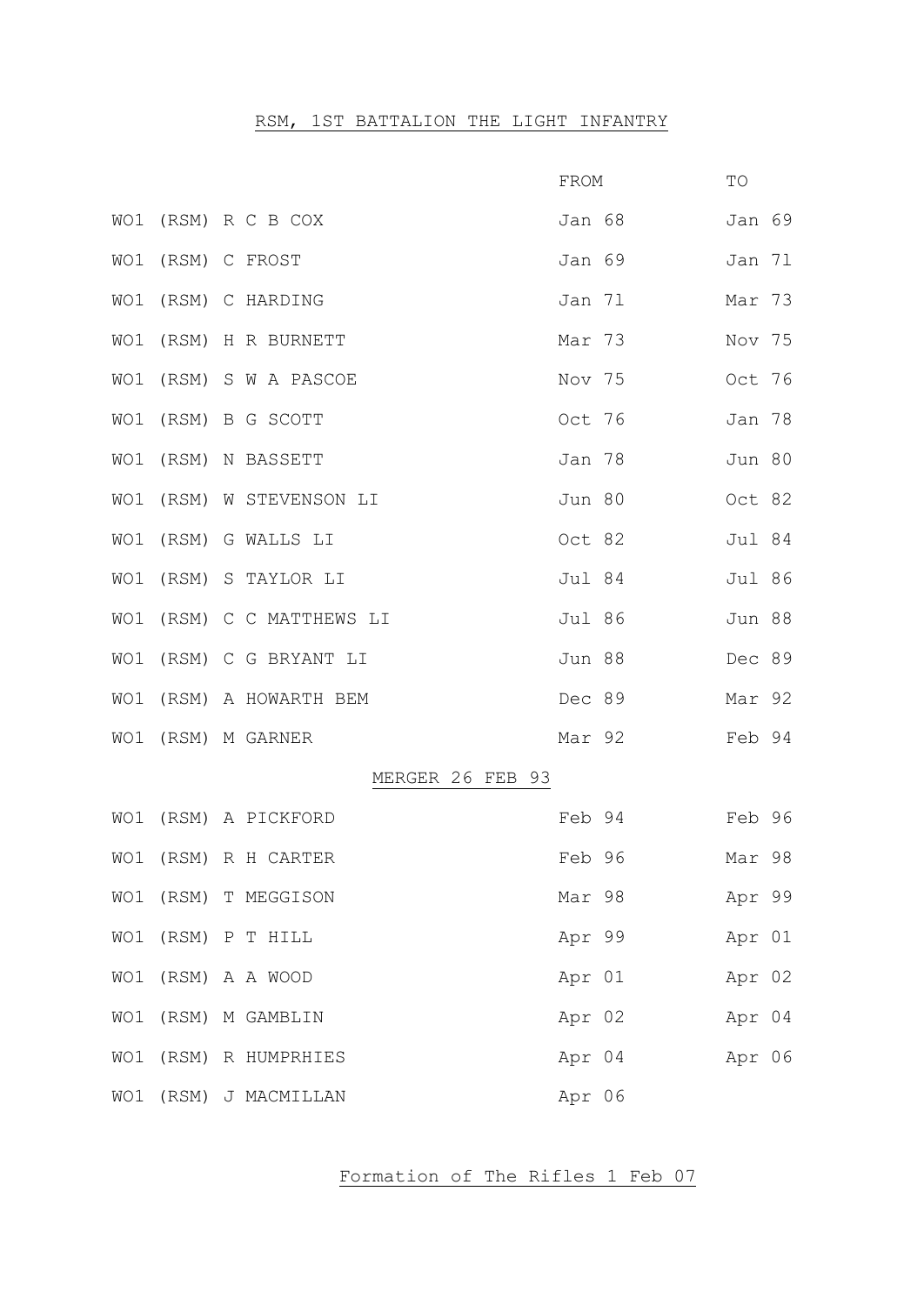# ORQMS, 1ST BATTALION THE LIGHT INFANTRY

|  |                            | FROM   | TО     |
|--|----------------------------|--------|--------|
|  | WO2 (ORQMS) V WOOD         | 68     | 69     |
|  | WO2 (ORQMS) M J CORR RGJ   | 69     | 75     |
|  | CSGT (ORCS) G J BIDDICK    | 75     | Jan 78 |
|  | CSGT (ORCS) P J GRIMES RGJ | Jan 78 | Mar 79 |
|  | CSGT (ORCS) R E H PELLOW   | Mar 79 | Aug 83 |
|  | CSGT (ORCS) D E JONES      | Aug 83 | Nov 85 |
|  | CSGT (ORCS) M L JORDON RGJ | Nov 85 | Aug 88 |
|  | CSGT (ORCS) C C COURT LI   | Aug 88 | Sep 91 |
|  | CSGT (ORCS) P J HAYSMORE   | Sep 91 | May 93 |

#### MERGER 26 FEB 93

RAOWO

- SSGT A P P SHEPHERD AGC May 93
- WO2 A P P SHEPHERD AGC

POST TRANSFERRED TO AGC 1995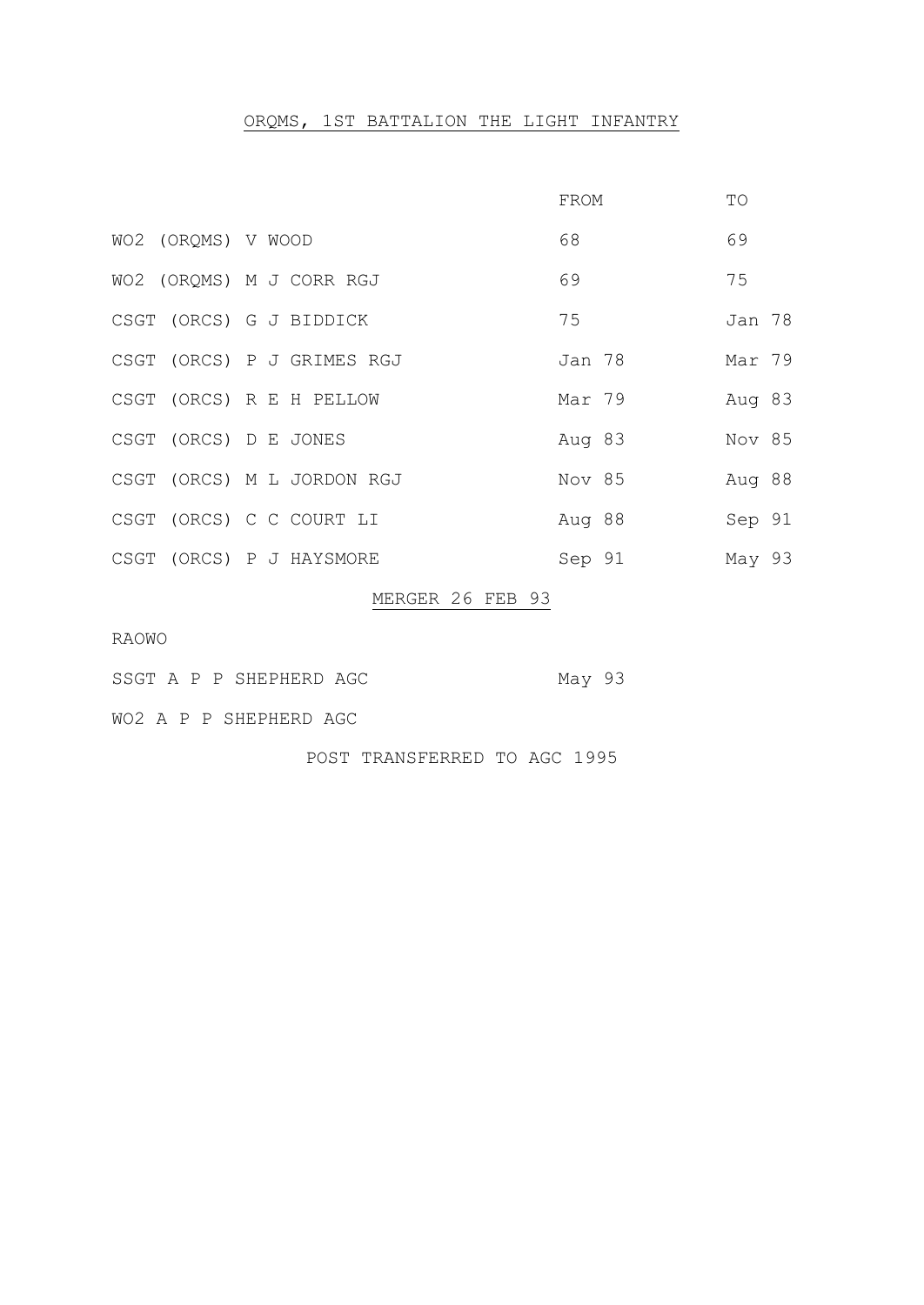# RQMS, 1ST BATTALION THE LIGHT INFANTRY

|                 |                                                 | FROM             | TO               |
|-----------------|-------------------------------------------------|------------------|------------------|
|                 | WO2 (ROMS) C HARDING                            | 68               | 71               |
|                 | WO2 (RQMS) R C IDDISON                          | 71               | 72               |
|                 | WO2 (RQMS) R T BEVAN                            | 72               | 74               |
|                 | WO2 (ROMS) M J SAWYER                           | Jan 75           | May 77           |
|                 | WO2 (RQMS) D HARDY                              | May 77           | Jul 79           |
|                 | WO2 (RQMS) G EVANS RGJ                          | Jul 79           | Aug 81           |
|                 | WO2 (RQMS) G WALLS                              | Aug 81           | Oct 82           |
|                 | WO2 (RQMS) P TAYLOR                             | Oct 82           | Feb 83           |
|                 | WO2 (RQMS) D BRENNAN                            | Feb 83           | Nov 84           |
|                 | WO2 (ROMS) R D HANMER                           | Nov 84           | Feb 86           |
|                 | WO2 (RQMS) M E ORCHARD                          | Feb 86           | Dec 86           |
|                 | WO2 (RQMS) T W SUMMERS<br>WO2 (RQMS) C G BRYANT | Dec 86<br>Dec 87 | Dec 87<br>May 88 |
|                 | WO2 (RQMS) D HOSKING                            | May 88           | Jun 89           |
|                 | WO2 (RQMS) R A NOBLE                            | Jun 89           | Apr 90           |
|                 | WO2 (RQMS) M BONNER                             | Apr 90           | Jan 92           |
|                 | WO2 (ROMS) A PICKFORD                           | Jan 92           | Feb 93           |
|                 | MERGER 26 FEB 93                                |                  |                  |
|                 | WO2 (RQMS) HAYNES                               | Feb 93           | Nov 93           |
|                 | WO2 (RQMS) D MATTHEWS                           | Nov 93           | Mar 95           |
|                 | WO2 (RQMS) G D GILBERT                          | Mar 95           | Jan 97           |
|                 | WO2 (RQMS) CROSSLEY                             | Jan 97           | Apr 99           |
| WO2 (RQMS) WOOD |                                                 | Apr 99           | Apr 01           |
|                 | WO2 (RQMS) M GAMBLIN                            | Apr 01 Apr 02    |                  |
|                 | WO2 (RQMS) G BAKER                              | Apr 02           |                  |